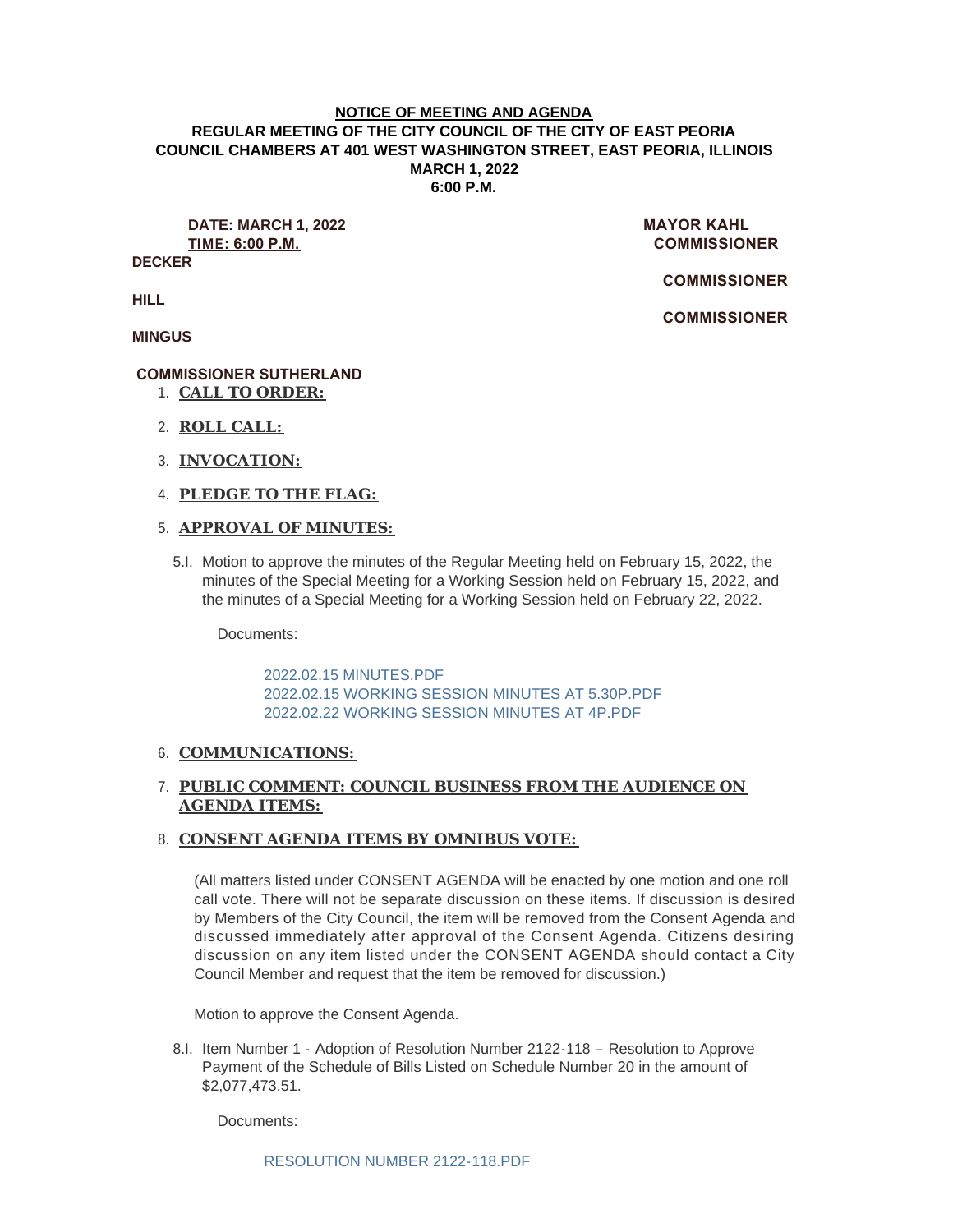8.II. Item Number 2 - Adoption of Resolution Number 2122-106 on its Second Reading -Resolution Approving Settlement Agreement and Release of Claims (Foster v. City of East Peoria (Case Number 20-L-32)).

Documents:

## [RESOLUTION NUMBER 2122-106 -](https://www.cityofeastpeoria.com/AgendaCenter/ViewFile/Item/4159?fileID=29453) SECOND READING.PDF

8.III. Item Number 3 - Adoption of Resolution Number 2122-107 on its Second Reading -Resolution approving the Outfitting of Twenty-Three Police Department Explorer Squads with Push Bumpers by Federal Signal dba Pulse Technologies.

Documents:

#### [RESOLUTION NUMBER 2122-107 -](https://www.cityofeastpeoria.com/AgendaCenter/ViewFile/Item/4160?fileID=29454) SECOND READING.PDF

#### **ITEMS REMOVED FROM CONSENT AGENDA:** 9.

#### 10. **COMMISSIONER HILL:**

10.I. Adoption of Resolution Number 2122-109 - Resolution to hold a Public Hearing on March 15, 2022 at 6:00 P.M. to give interested citizens the opportunity to provide written or oral comments on the proposed Appropriation Ordinance and the Proposed Working Cash Budget for the Fiscal Year May 1, 2022 to April 30, 2023.

Documents:

#### [RESOLUTION NUMBER 2122-109.PDF](https://www.cityofeastpeoria.com/AgendaCenter/ViewFile/Item/4161?fileID=29455)

10.II. Approval of Ordinance Number 4632 - (AN ORDINANCE AUTHORIZING AN AMENDMENT TO THE CONDITIONS IMPOSED ON THE SPECIAL USE PREVIOUSLY GRANTED FOR PROPERTY LOCATED AT 2354 WASHINGTON ROAD IN THE CITY OF EAST PEORIA) – (Amendment to the conditions imposed on the Special Use of the Property established by Ordinance Number 4549 regarding the number of vehicles parked and offered for sale on the Property zoned "B-3, Business Service District".) To be laid on the table for no less than one week for public inspection.

Documents:

## [ORDINANCE NUMBER 4632.PDF](https://www.cityofeastpeoria.com/AgendaCenter/ViewFile/Item/4162?fileID=29456)

10.III. Approval of Ordinance Number 4633 - (AN ORDINANCE AUTHORIZING A SPECIAL USE FOR PROPERTY LOCATED AT 2200 CENTENNIAL DRIVE IN THE CITY OF EAST PEORIA, TAZEWELL COUNTY, ILLINOIS) – (Special Use to allow for placement and construction of an oversized accessory structure as to both size and height on the Property that has an exterior that is inconsistent with the exterior of the main residential structure on the Property zoned "C, Conservation and Residential Estate District".) To be laid on the table for no less than one week for public inspection.

Documents:

## [ORDINANCE NUMBER 4633.PDF](https://www.cityofeastpeoria.com/AgendaCenter/ViewFile/Item/4163?fileID=29457)

10.IV. Approval of Ordinance Number 4634 - (AN ORDINANCE AUTHORIZING A SPECIAL USE FOR PROPERTY LOCATED AT 326 PARK AVENUE IN THE CITY OF EAST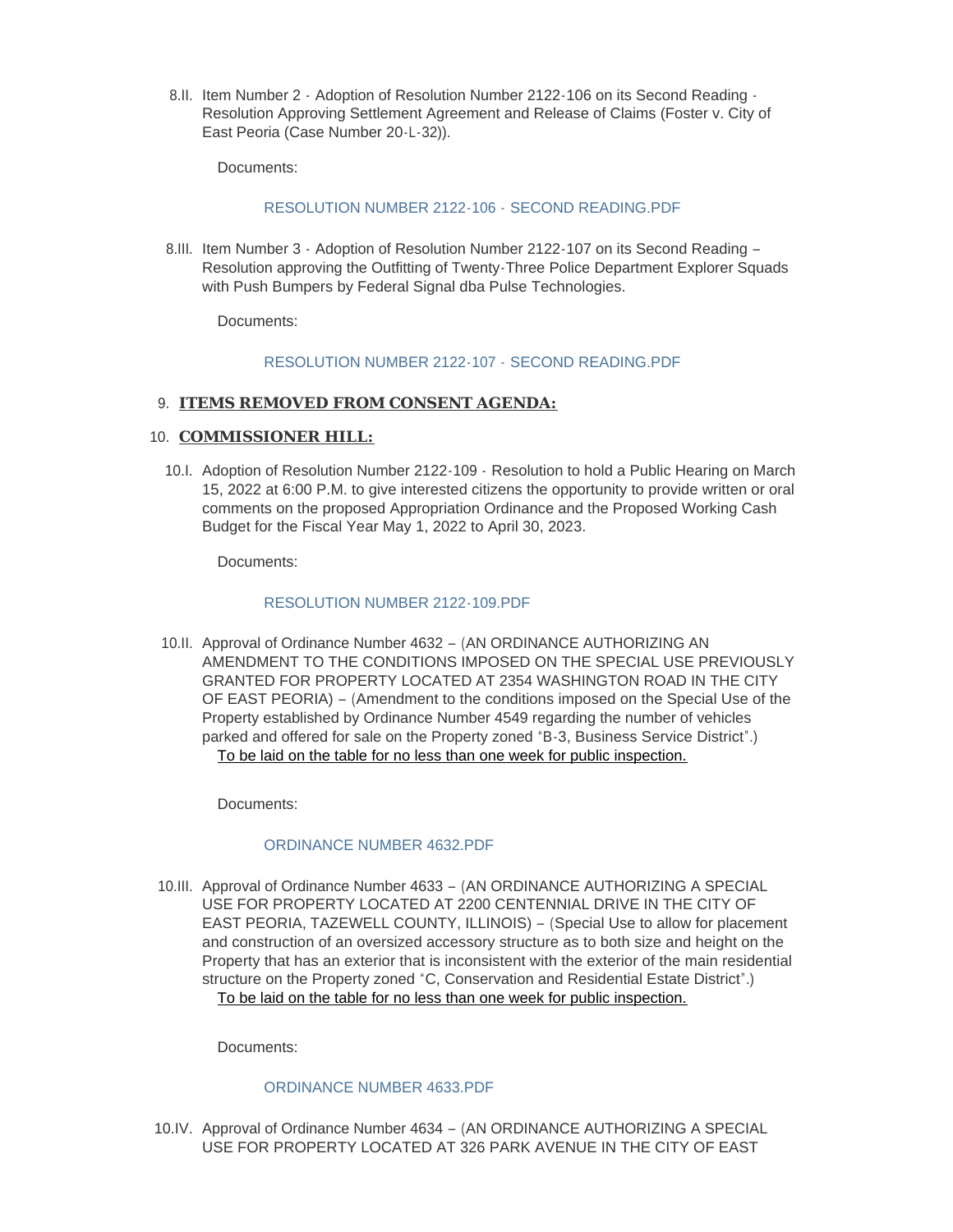PEORIA, TAZEWELL COUNTY, ILLINOIS) – (Special Use to allow for a short-term rental on the Property zoned "R-2, One-Family Dwelling District".) To be laid on the table for no less than one week for public inspection.

Documents:

#### [ORDINANCE NUMBER 4634.PDF](https://www.cityofeastpeoria.com/AgendaCenter/ViewFile/Item/4164?fileID=29458)

10.V. Approval of Ordinance Number 4637 - (AN ORDINANCE AUTHORIZING A SPECIAL USE FOR PROPERTY LOCATED AT 814 SPRINGFIELD ROAD IN THE CITY OF EAST PEORIA, TAZEWELL COUNTY, ILLINOIS) – (Special use for a short-term rental use for the residential property zoned "R-1, One-Family Dwelling District".) To be laid on the table for no less than one week for public inspection.

Documents:

#### [ORDINANCE NUMBER 4637.PDF](https://www.cityofeastpeoria.com/AgendaCenter/ViewFile/Item/4165?fileID=29473)

10.VI. Approval of Ordinance Number 4638 - (AN ORDINANCE AUTHORIZING A SPECIAL USE FOR PROPERTY LOCATED AT 3414 MEADOW AVENUE IN THE CITY OF EAST PEORIA, TAZEWELL COUNTY, ILLINOIS) – (Special use to allow the siting of a motorcycle bodywork and repair shop on property zoned "B-3, Business Service District".)

## To be laid on the table for no less than one week for public inspection.

Documents:

## [ORDINANCE NUMBER 4638.PDF](https://www.cityofeastpeoria.com/AgendaCenter/ViewFile/Item/4166?fileID=29460)

10. VII. Adoption of Resolution 2122-113 - Resolution approving the appointment by Mayor Kahl of Pat Tuttle to the Zoning Board of Appeals.

Documents:

#### [RESOLUTION NUMBER 2122-113.PDF](https://www.cityofeastpeoria.com/AgendaCenter/ViewFile/Item/4167?fileID=29461)

10. VIII. Approval of Ordinance Number 4636  $\cdot$  (AN ORDINANCE AMENDING THE VIDEO GAMING REGULATIONS IN CHAPTER 21 OF TITLE 3 OF THE EAST PEORIA CITY CODE REGARDING THE FEE FOR REGISTRATION OF VIDEO GAMING TERMINALS) To be laid on the table for no less than one week for public inspection.

Documents:

## [ORDINANCE NUMBER 4636.PDF](https://www.cityofeastpeoria.com/AgendaCenter/ViewFile/Item/4168?fileID=29462)

10.IX. Approval of Resolution Number 2122-115 - Resolution Regarding the Third-Party Administrator and Pharmacy Benefits Manager for the City's Group Health Insurance Plan.

To be laid on the table for no less than one week for public inspection.

Documents: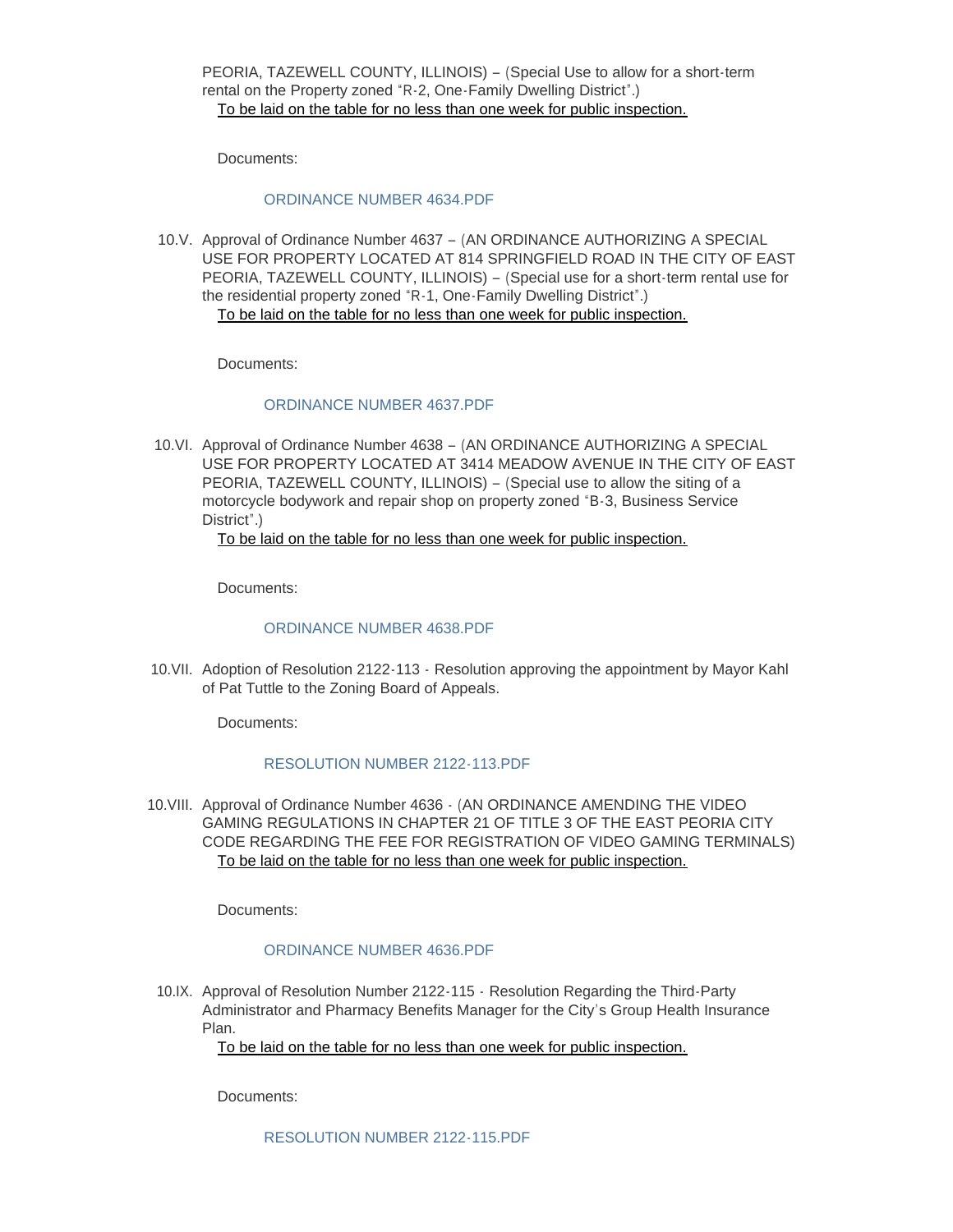10.X. Approval of Resolution Number 2122-116 - Resolution approving an Agreement with Municode for Phased Recodification of the City Code. To be laid on the table for no less than one week for public inspection.

Documents:

#### [RESOLUTION NUMBER 2122-116.PDF](https://www.cityofeastpeoria.com/AgendaCenter/ViewFile/Item/4174?fileID=29469)

10.XI. Approval of Resolution Number 2122-117 - Resolution approving the Eastport Marina Management Agreement between the City of East Peoria and Omega 9, LLC. To be laid on the table for no less than one week for public inspection.

Documents:

#### [RESOLUTION NUMBER 2122-117.PDF](https://www.cityofeastpeoria.com/AgendaCenter/ViewFile/Item/4173?fileID=29468)

## 11. **COMMISSIONER DECKER:**

11.I. Approval of Resolution Number 2122-110 - Resolution allocating \$1,000,000 of Motor Fuel Tax Funds for the 2022 Street Maintenance Program and confirming and approving 2022 Engineering Extension Agreement with Patrick Meyer & Associates and associated rate of compensation for Engineering Services related to the 2022 Street Maintenance Program.

To be laid on the table for no less than one week for public inspection.

Documents:

#### [RESOLUTION NUMBER 2122-110.PDF](https://www.cityofeastpeoria.com/AgendaCenter/ViewFile/Item/4170?fileID=29464)

#### 12. **COMMISSIONER SUTHERLAND:**

12.I. Approval of Resolution Number 2122-112 - Resolution approving Proposal from Electric Pump for the Cooper Park Lift Station Pump Replacement Project in the amount of \$77,335.

To be laid on the table for no less than one week for public inspection.

Documents:

## [RESOLUTION NUMBER 2122-112.PDF](https://www.cityofeastpeoria.com/AgendaCenter/ViewFile/Item/4176?fileID=29472)

## 13. **COMMISSIONER MINGUS:**

13.I. Approval of Resolution Number 2122-111 - Resolution approving Updated Purchase of Additional Radios and Equipment for the Fire Department from Motorola Solutions and Supreme Radio Communications, Inc. To be laid on the table for no less than one week for public inspection.

Documents:

#### [RESOLUTION NUMBER 2122-111.PDF](https://www.cityofeastpeoria.com/AgendaCenter/ViewFile/Item/4171?fileID=29465)

13.II. Adoption of Resolution Number 2122-114 - Resolution approving the appointment by Mayor Kahl of Deputy Fire Chief Robert Zimmerman to the TC3 Governance Board and Firefighters' Pension Fund Board.